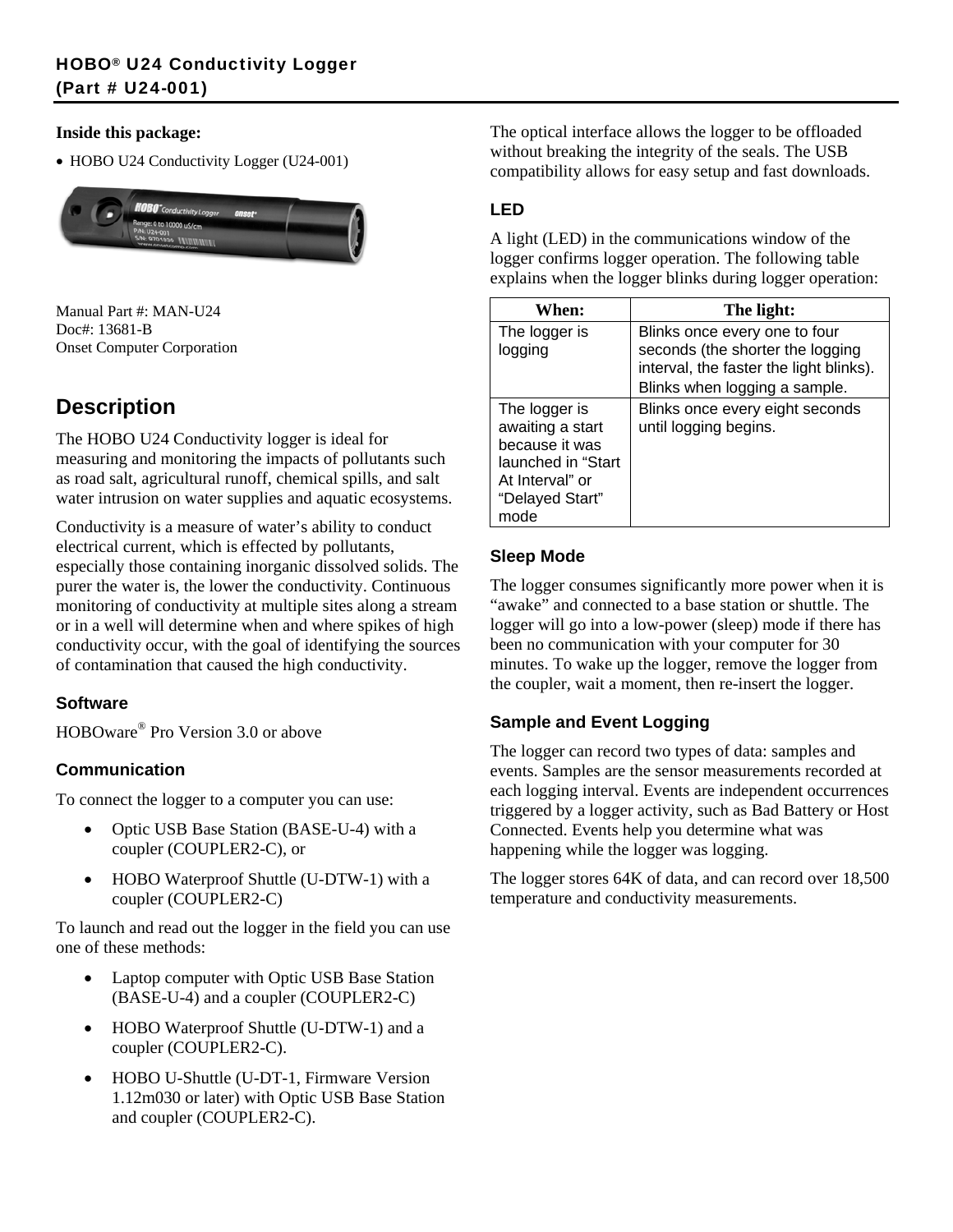## **Connecting the Logger to a Computer or Waterproof Shuttle**

- 1. If you are connecting to a computer, follow the instructions that came with your base station or Waterproof Shuttle to attach it to a USB port on the computer.
- 2. Attach the coupler to the base station or shuttle.
- 3. Insert the logger into the coupler, aligning the bump/arrow on the coupler with the arrow on the logger. Be sure that it is properly seated in the coupler.
- **NOTE**: If you are using the HOBO Waterproof Shuttle as a base station with a computer, briefly press the Coupler Lever to put the shuttle into base station mode.



If the logger has never been connected to the computer before, it may take a few seconds for the new hardware to be detected by the computer.

**Important:** USB communications may not function properly at temperatures below 0°C (32°F) or above 50°C  $(122^{\circ}F).$ 

## **Setup**

Before you deploy the HOBO U24 in the field, perform the following steps in the office:

- 1. Start HOBOware.
- 2. Connect the logger to the computer. See "Connecting the Logger to a Computer or Waterproof Shuttle" above.
- 3. Verify Status.

Click STATUS on the toolbar and observe that the temperature is near the actual temperature.

4. Launch the logger. See the *HOBOware User's Guide* for details.

**NOTE**: Logging Battery Voltage is not essential since you can check the battery voltage using the STATUS screen at Launch or Readout of the logger. Logging the battery voltage will reduce the number of conductivity and temperature readings you can log.

# **Deploying the HOBO U24**

The HOBO U24 is designed to be easy to deploy in many environments. The small size of the logger is convenient for use in small wells and allows the logger to be mounted and/or hidden in the field.



## **Deployment Guidelines**

- You will need to use a field conductivity meter to periodically calibrate the U24 readings. Calibrate the field conductivity meter before taking it into the field.
- Make sure the logger is getting a steady flow of the water that is being monitored.
- If possible, when deploying the logger in rivers, streams and ponds, insert the logger in a PVC or ABS pipe. The PVC pipe should have enough holes to ensure good circulation of water.
- To avoid bubbles collecting on the sensor, make sure the sensor face is vertical and avoid sudden temperature changes.
- Do not place any metal within  $2.5 \text{ cm} (1)$  of the sensor.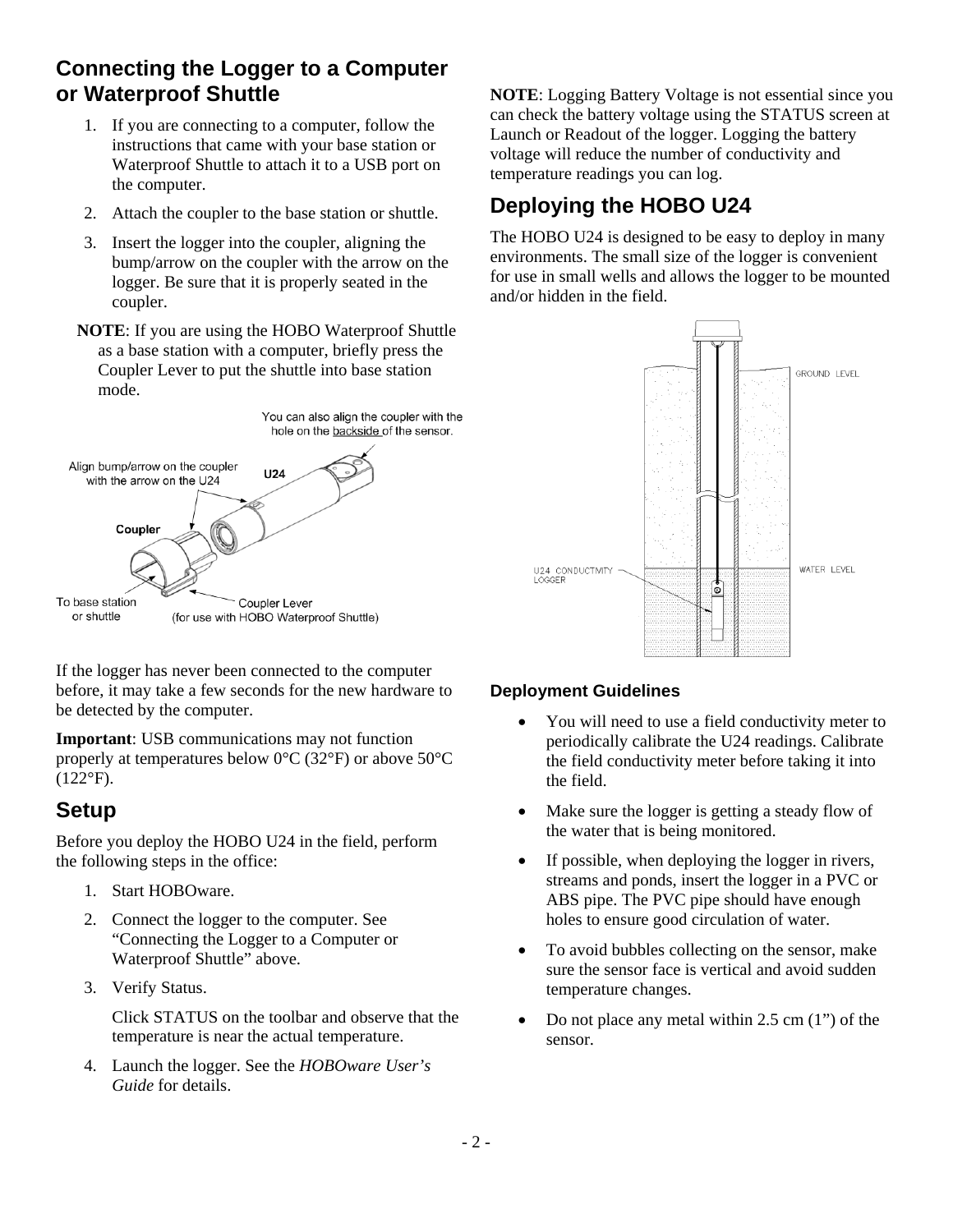## **Collecting Data**

#### **Initial Deployment at Each Site**

- 1. Launch the logger with a laptop or shuttle.
- 2. Deploy the logger in the stream.
- 3. Allow enough time for the logger to temperature stabilize for the best accuracy (approximately 15 minutes).
- 4. Gently tap the logger to remove any bubbles from the surface. Tug the string if you cannot reach the logger itself.
- 5. Measure the specific conductivity, referenced to 25°C, with the field meter. Record the value, time and location of that reading in a field notebook. If you cannot access the water with the meter, use a bailer or other device to obtain a water sample.

Repeat procedure for each logger deployed.

## **Field Readout**

Your readout and maintenance schedule will be determined by the amount of fouling at the site.

- 1. Calibrate the field conductivity meter before using it to take field readings.
- 2. Before removing the logger, measure the specific conductivity with the field meter. Record the value, time and location of that reading in a field notebook.
- 3. Remove the U24 logger from the stream.
- 4. Read out the data from the logger using a shuttle.
- 5. Relaunch the logger.
- 6. Clean the sensor (see Maintenance).
- 7. Redeploy the logger in the stream.
- 8. Allow enough time for the logger to temperature stabilize (approximately 15 minutes).
- 9. Gently tap the logger to remove any bubbles from the surface. Tug the string if you cannot reach the logger itself.
- 10. Measure the conductivity with the field meter. Record the value and time of that reading in the field notebook.

## **Analyzing the Data**

- 1. Offload the most recent data files from the shuttle.
- 2. Open the data file for each logger.
- 3. Calibrate data and convert to specific conductance or salinity.

For each file, use the HOBOware Pro Conductivity Assistant to calibrate the readings and adjust for drift caused by fouling. You will need to enter the field meter readings and times from the beginning and, optionally, the end of that segment of the logger's deployment.

Refer to the Help for the Conductivity Assistant for more details.

## **Maintenance**

### **Cleaning the Sensor**

Mix several drops of dish detergent or biodegradable soap in a cup of tap water with a clean cotton swab. Clean the sensor face using the cotton swab and then rinse the sensor with clean or distilled water. Do not scratch the sensor face with a sharp tool.

#### **Biofouling**

Biofouling and excessive marine growth on the logger will compromise accuracy. Organisms that grow on the sensor can interfere with the sensor's operation and eventually make the sensor unusable. If the deployment area is prone to biofouling, check the logger periodically for marine growth.

#### **Solvents**

Check a materials-compatibility chart before deploying the logger in locations where untested solvents are present. Refer to the Specifications for materials.

#### **Protecting the Logger**

#### **IMPORTANT**

This logger can be damaged by shock.

Always handle the logger with care. The logger may be damaged if it is dropped. Use proper packaging when transporting or shipping the logger.